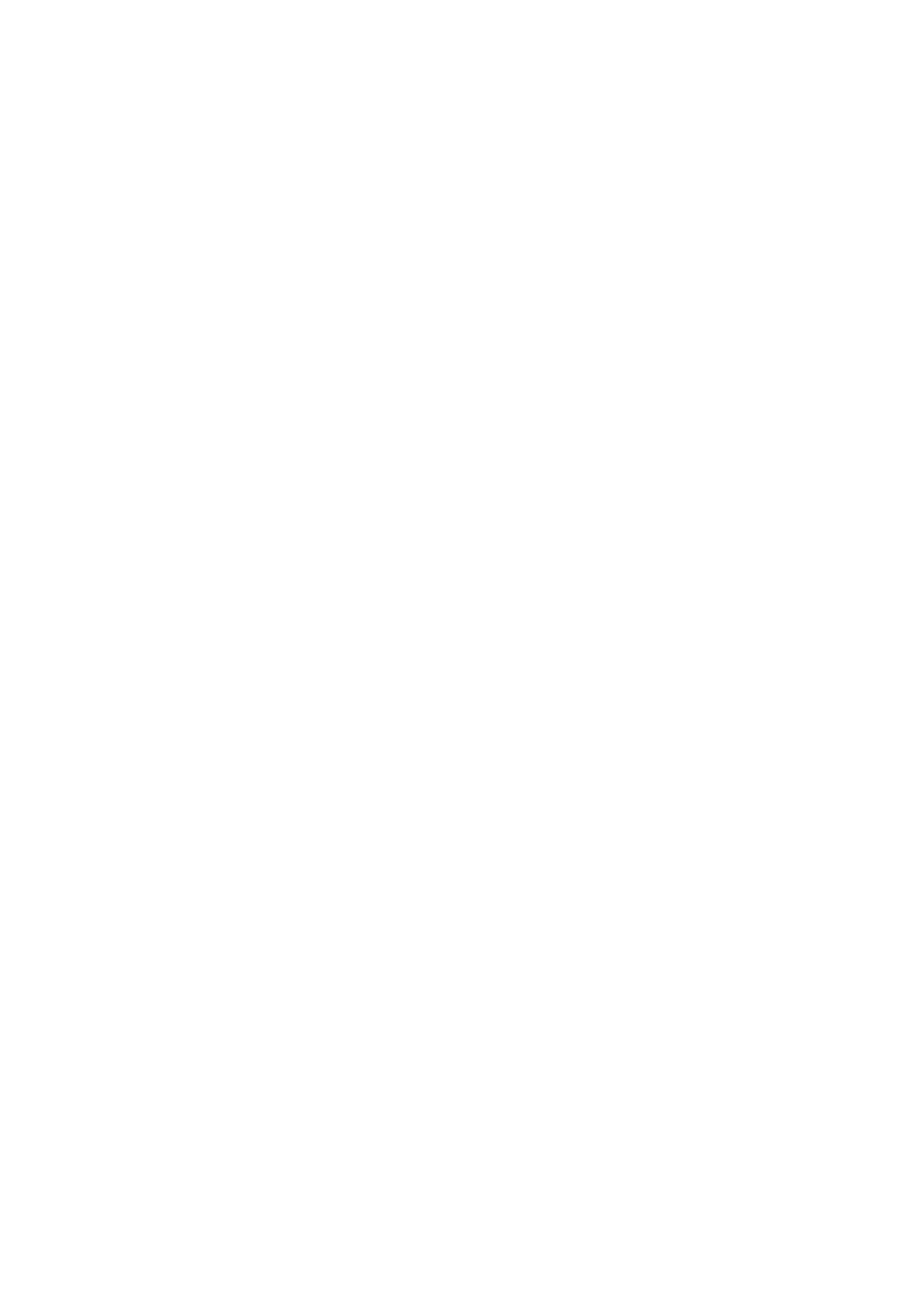# **1. SCOPE**

This document details SSL's specific requirements for assessment of visual smoke detection systems for use in fire detection systems. These are interim requirements, intended to be replaced by an International or Australian Standard, when such standards have been prepared and published.

This document also specifies the scope of testing to verify "fitness for purpose" of a VSD system, together with requirements for submittal data, and documentation. The test procedures specified herein are based on those outlined in FM Approvals engineering examination of a VSD system, in conjunction with a system validation test.

While this specification relates directly to an FM Approval engineering examination of equipment, testing/assessment by other independent recognised testing authorities (such as UL, ULc, BRE etc.) could be considered within the scope of assessment by this specification.

# **2. EXISTING APPROVAL, LISTING, OR COMPONENT-RECOGNITION**

Existing listing, approval or component-recognition, of VSD systems by recognised listing/approval agencies such as Underwriters Laboratories Inc. (USA), Underwriters Laboratories Canada, Factory Mutual Research Corporation (USA), Building Research Establishment Ltd (UK), will be given due consideration in the assessment process, providing test requirements are appropriate for Australian Conditions.

Proper documentary evidence of such listing, approval or component-recognition and testing shall be included in any submission for assessment. The minimum evidence required by SSL is the recognised agency's letter of confirmation of the listing/approval/component-recognition of the VSD system, a copy of the relevant investigation report, and a copy of the relevant follow-up/post-listing surveillance agreement. All submitted test reports shall contain a description of the equipment tested (including Model and unique identification), the test procedures used, the results of the tests, and the applicable pass/fail criteria.

#### **3. DOCUMENTATION LANGUAGE**

All submitted documents shall be in English language. Document translations shall be in accurate "common use" technical English.

#### **4. ASSESSMENT CRITERIA**

The VSD system shall comply with all engineering examination requirements of a recognised listing or approval agency. Claimed equipment ratings and performance shall be substantiated by the results of testing which has been conducted and reported in a manner acceptable to SSL.

#### **4.1 Identification of VSD system under investigation**

Any VSD system assessed to this specification shall be uniquely defined. Documentation must include unique identification of:

- i. components, sub-components, assemblies, sub-assemblies,
- ii. software and firmware (especially version and version control),
- iii. operators manual,
- iv. Planning installation and commissioning manual,
- v. configuration data, and
- vi. any other information required to uniquely define the VSD system.

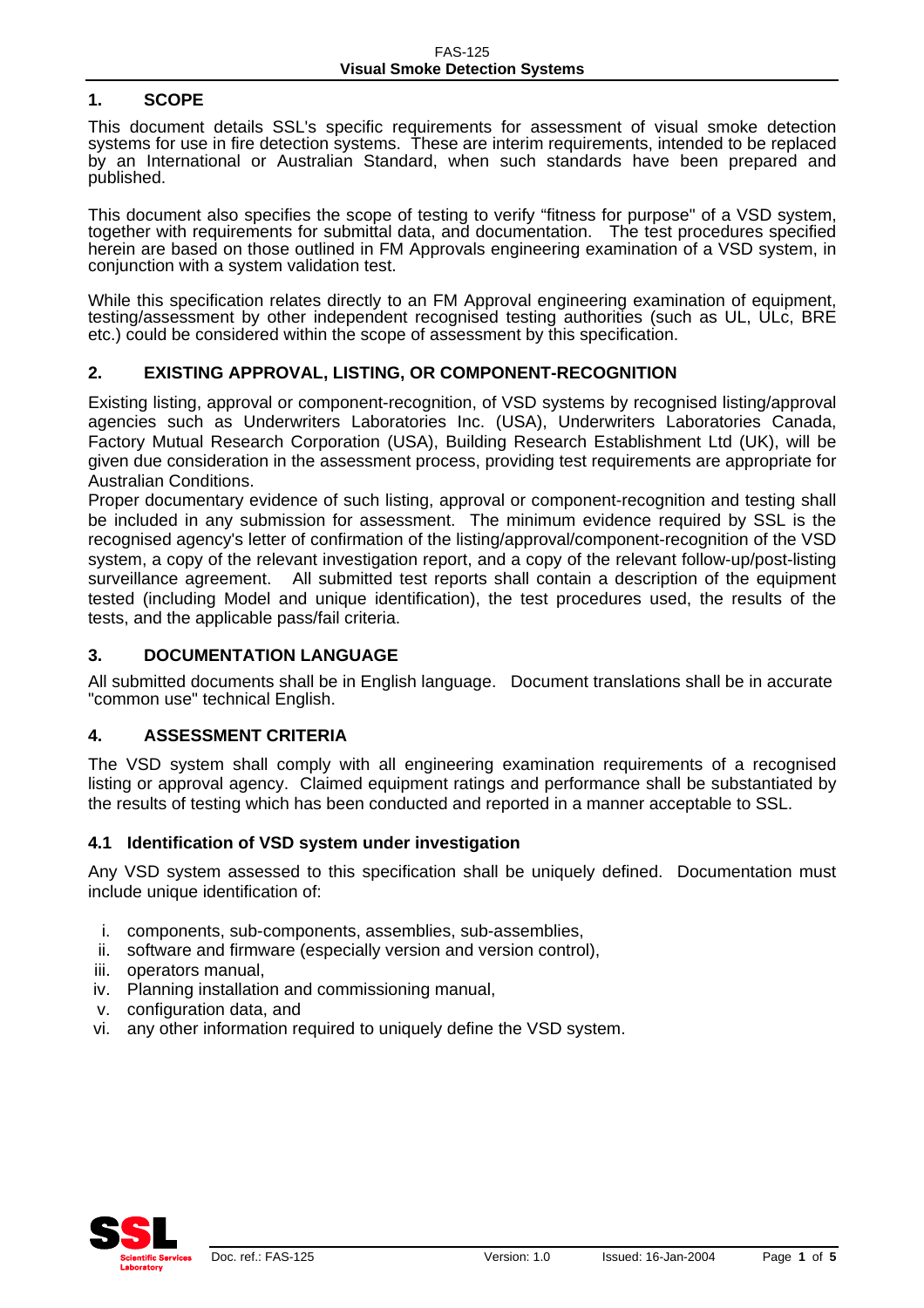#### **4.2 Smoke response tests - Indoor**

VSD systems shall reliably respond to at least one of the following conventional indoor fire tests using industry standard smoke generating sources in accordance with the October 2001 Addendum to FM Approval Standard 3230.

Paper Test - For this test, shredded newspaper are to be burned as described in Test A\*. Fuel loads can be varied to match the smoke build up curves required. Document the VSD System's response to the test.

Wood Crib Test - In this test, kiln dried fir strips, 154 x 16 x 19 mm are to be burned as described in Test B\*. Fuel loads can be varied from 18 to 14 individual pieces to match the smoke build-up curves required. Document the VSD System's response to the test.

Flammable liquid test - In this test, a mixture of 25% toluene and 75% heptane are to be burned as described in Test C\*. Fuel loads can be varied from 100 to 50 ml to match the smoke build-up curves required. Document the VSD System's response to the test.

Smouldering test - In this test, ponderosa pine sticks 7.62 by 2.54 by 1.9 mm are to be burned as described in Test E\*. Fuel loads can be varied from 10 to 7 individual pieces to match the smoke build-up curves required. Document the VSD System's response to the test.

\* Tests A,B, C, and E are described in October 2001 Addendum to FM Approval Standard 3230.

#### **4.3 Smoke response tests - Outdoor**

Subject the VSD system to outdoor full scale smoke tests. For these tests, the performance based principles of FM Approval Standard 3260 are to be utilised to assist in quantifying the VSD's response. A rolling lab cart, equipped with double lined metal trays; one to hold the test fuel and another to hold water provided cooling as well as containment means is placed in view of the VSD. These tests are to be conducted during daytime and minimal wind conditions. The VSD System's response to each test condition outlined below shall be documented.

- i. Oil Soaked Rags Two 28 x 40 cm cotton shop rags are to be soaked in 10-30 motor oil and ignited while contained in a 929 cm<sup>2</sup> pan. Test for response to oil at 30.5 m (100ft) from source, and at 61 m (200ft) from source.
- ii. Diesel Fuel 200 ml of diesel fuel is to be ignited while contained in a 929 cm<sup>2</sup> pan. Test for response to Diesel at 30.5 m (100ft) from source and at 61 m (200ft) from source.
- iii. 90w Gear Oil 200 ml of 90w gear oil fuel is to be ignited while contained in a 929 cm<sup>2</sup> pan. Test for response to Gear Oil at 30.5 m (100ft) from source and at 61 m (200ft) from source.
- iv. Polypropylene A 6.35 mm layer of polypropylene pellets is to be ignited while contained in a 929 cm<sup>2</sup> pan. Test for response to Polypropylene at 30.5 m (100ft) from source and at 61 m (200ft) from source.

#### **4.4 Commissioning test**

Commissioning tests for at least one (1) installed and operational VSD System shall be witnessed by SSL. Commissioning tests shall include tests for alarm operation and tests for rejection of nonfire phenomena (e.g. steam, exhaust fumes, etc.).

A commissioning test plan shall be prepared where the location and size of "test fires" (smoke sources) shall be selected by SSL and authorised by the submitting organisation.

The submitting organisation shall nominate whether alarm operation occurs and the time to alarm for each test in advance. Results of nominated performance and actual performance shall form part of the assessment.

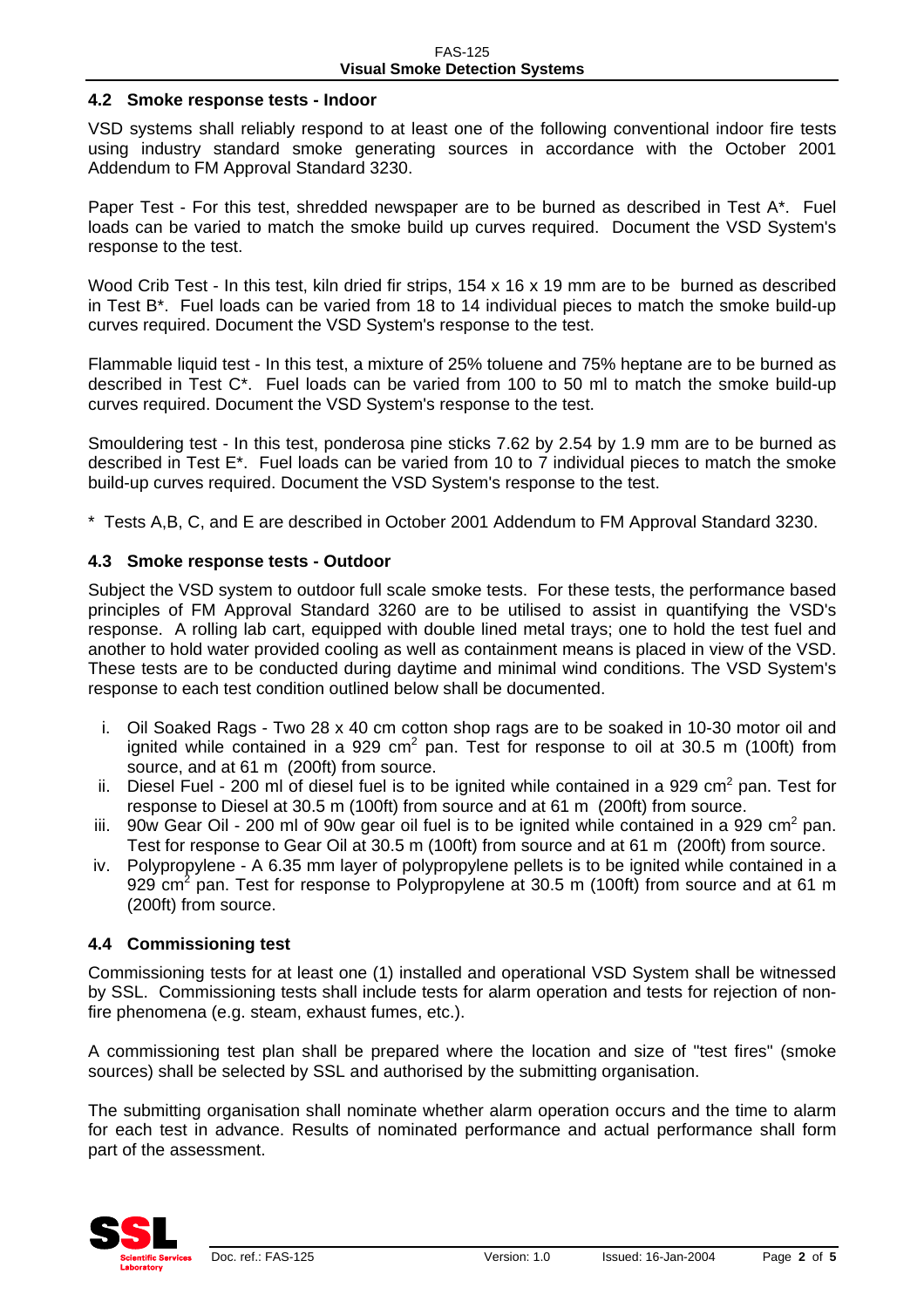#### **4.5 Functional requirements**

- i. Normal Operation The VSD system shall be tested to verify proper operation under normal conditions.
- ii. Fault Signals The VSD shall be capable of automatically transmitting fault signals when connected to fire alarm system control and indicating equipment (CIE). The VSD monitor shall also provide a visual indication of fault signals.
- iii. Alarm Signals The VSD shall be capable of automatically transmitting alarm signals when connected to fire alarm system CIE. The VSD monitor shall also provide a visual indication of alarm signals.

#### **4.6 Circuit supervision**

Circuit supervision principles of AS 1670.1 are to be applied to VSD systems. Equipment shall meet the following circuit supervision requirements:

- i. The means of connection between VSD systems and CIE shall not permit disconnection of the VSD system without initiating a fault or alarm signal at the CIE.
- ii. Video Signal Cable Cables between each camera and the VSD controller shall be monitored for open and short circuit interruptions. A fault signal shall be generated when open or short circuit interruptions occur.
- iii. Connection to Power Sources Open or short circuit interruptions of camera power supply connections shall generate a fault signal.
- iv. Power Supply Supervision Interruption to power supply for the VSD system shall generate a fault signal.
- v. Additional supervision Features of VSD The following additional conditions shall generate a fault signal -
- − loss of video signal
- − attempting to make a virtual zone too small for proper operation
- − camera view that is either too dark, too light or of insufficient contrast

# **4.7 Stability**

A VSD system comprising a controller and single camera shall be energised and tested to verify proper operation under normal, standby conditions. Continuos operation of these samples shall be monitored for 30 days in clean air (working office type); record any evidence of instability or false signals during that period.

#### **4.8 Environmental tests**

At least one sample of each VSD system component type shall be tested in each of the following environments:-

- i. Temperature of  $0^{\circ}$ C for a period of 4 hours.
- ii. Temperature of 49°C for a period of 4 hours.
- iii. Temperatures of 38°C and 90% relative humidity for a period of 24 hours.

Equipment shall operate properly before, during and after exposure to each of these environments.

#### **4.9 Voltage Variation**

Operation of the VSD system shall be monitored while the primary power source is varied between +6% and -10% of its nominal value. All VSD system components shall operate properly during this test without variation in system response.

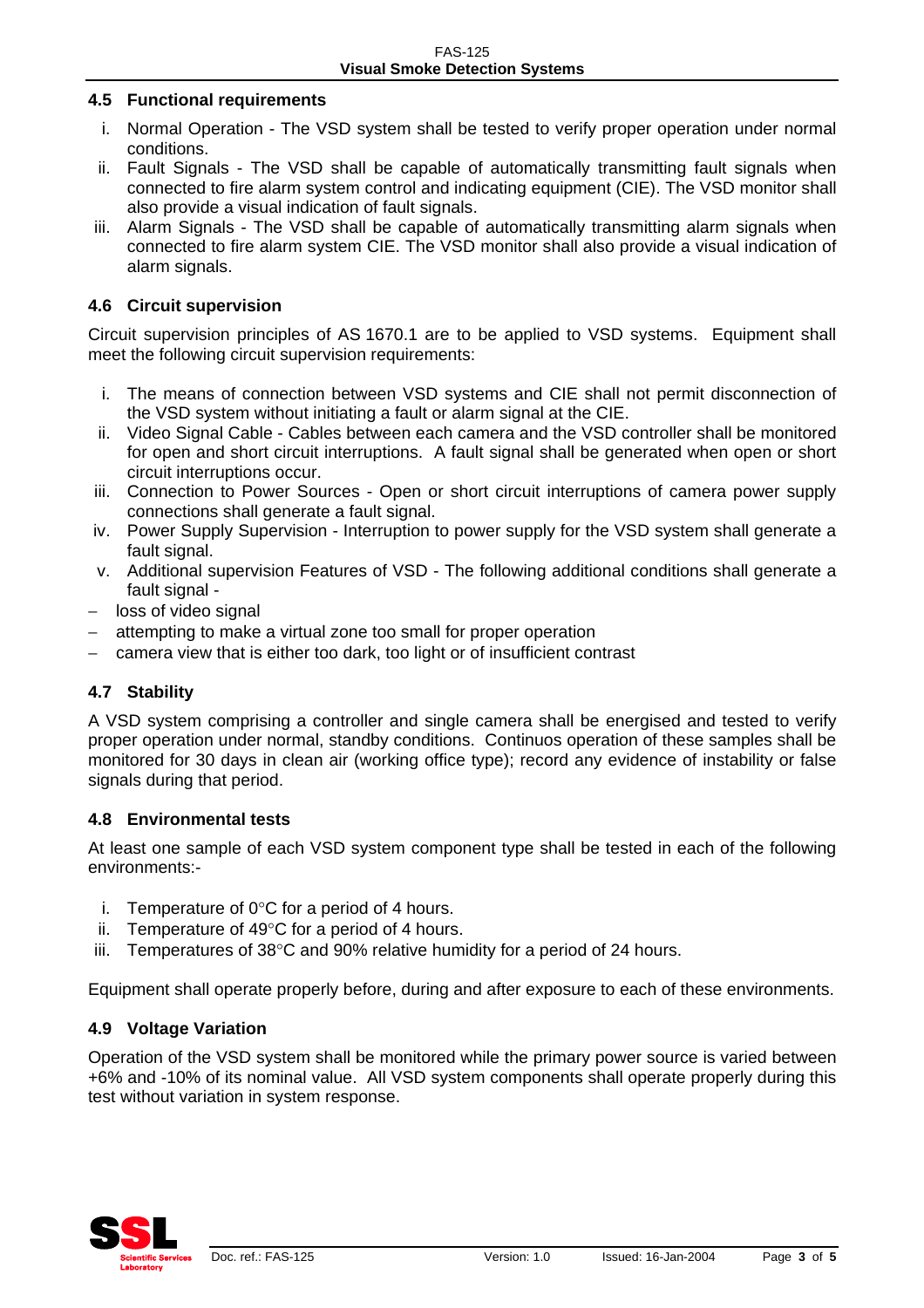#### **4.10 Electrical Safety**

VSD system components where the working voltage exceeds extra-low voltage (ELV) shall comply with appropriate electrical safety standards. Examples of appropriate evidence include an electrical safety test report and/or a certificate of suitability from an appropriate regulatory authority.

#### **4.11 Vibration Test**

The camera and its housing mounted in their normal position shall be subjected to a vibration test of 4 hours duration with a 0.5mm displacement at a frequency sweep of 10 to 30 Hz. The equipment shall operate properly during and after the vibration test. There shall be no loosening of parts or permanent deformation as a result of this test.

#### **4.12 Name Plate Rating**

The maximum power supply load rating shall not be exceeded by the power supply requirements for VSD system components.

#### **4.13 RFI Protection**

Subject the VSD system to the following radio frequency interference (RFI) tests. Samples shall be subjected to voice modulated and un-modulated signals at frequencies of 154, 467, and 850 MHz with equivalent radiation power levels of 5.0 watts at a distance of 0.6 . Samples shall not false alarm or give any indication of instability as a result of exposure to these tests.

#### **4.14 MARKING**

The following information shall be clearly and indelibly marked on outside of the equipment enclosure:

- − Manufacturer's name
- − Model number
- − Electrical ratings
- − Part number

#### **4.15 Reporting of Tests**

Test reports shall include the following:

- a) Name and address of the testing organisation.
- b) Number, publication date, and amendment version, of any referred Standards.
- c) Date of report issue.
- d) Name of manufacturer or agent.
- e) Trade name, model number, and revision level of VSD system components/software.
- f) Rating/performance information.
- g) Description of tested item and tested configuration.
- h) Results of tests.
- **i)** A statement indicating whether or not the item tested complied with the requirements of any applicable AS/other Standard, and/or the applicable requirements (if any) of this specification.